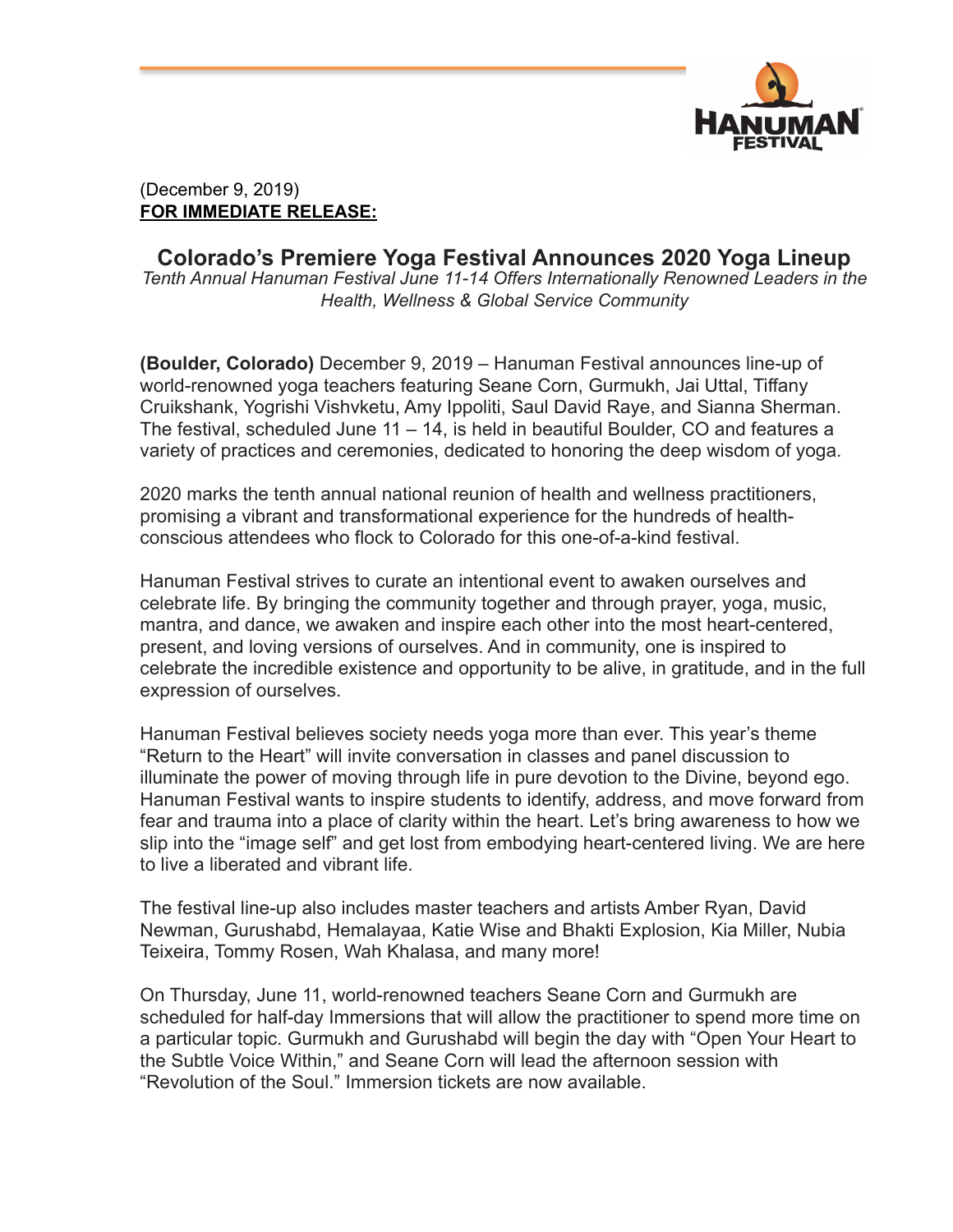

The location of Hanuman Festival is on the scenic grounds of the Boulder High School's great lawn next to Boulder Creek, adjacent to the Boulder Farmer's Market. The SunWellness Community Village, free to the public (donations encouraged), will feature over thirty conscious exhibitors and sponsors selling and sampling everything from clothing to jewelry to art and food. Participants can gather in the community tent to eat and relax while enjoying the shade. The SunWellness Community Village will host a daily morning meditation, as well as daily community yoga classes, community workshops, musical acts, wisdom talks, and panel discussions throughout the day. Ceremonies are scheduled throughout the weekend to unite communities together and are designed to honor the heritage of yoga.

Evening music is scheduled throughout the weekend, featuring world-class artists, including soulful kirtans with Saul David Raye, Jai Uttal, David Newman, Katie Wise and Bhakti Explosion, and Mikey Pauker, and a DJ dance party with Amber Ryan. Music is held in the SunWellness Community Village and is free to the public, donations welcomed to support Hanuman Seva initiatives, including Give Back Yoga, Elephants Now, and the Joshua Dias Healing Fund, which supports Hanuman Academy and Hanuman Adventure's co-founder's son who is battling Acute Myeloid Leukemia.

Hanuman Festival creates a safe and sacred space for conscious communities to learn and grow, so we may uplift and inspire the world. "Hanuman Festival is committed to its hometown roots, as we grow as a healthy, conscious lifestyle event," said Festival Director Yoshi Aono.

"*Through internationally-renowned teachers and leaders in the worldwide movement for conscious living, Hanuman expects to attract thousands of participants from across the nation*."

3-day (Friday - Sunday) and Thursday Immersion passes are now available. The full weekend class schedule will be released in March. Additional ticket options, including single-day and single-class passes will be available in the Spring on a space available basis. Tickets can be purchased online at [www.hanumanfestival.com.](http://www.hanumanfestival.com/) Registration closes on Tuesday, June 9.

Hanuman Festival is sponsored by SunWellness Companies, SunWater Spa and SunMountain Center and is supported by partners such as International Yoga Festival, SF Yoga Magazine, Sattva Yoga Academy, Yoga Revealed, Bhakti Fest, Give Back Yoga, Yoga Outlet, Yoga Basics, Shine Restaurant, Zeal, Bali Spirit Festival, Colorado Yoga + Life Magazine, Women's Wilderness, Lululemon Boulder, Elephants Now, and over 20 yoga studios and teachers across the country including Yoga Pod Boulder, Kaiut Yoga Boulder, Samadhi Yoga Studio and The Subtle Mind. Boulder High School will help host the Festival.